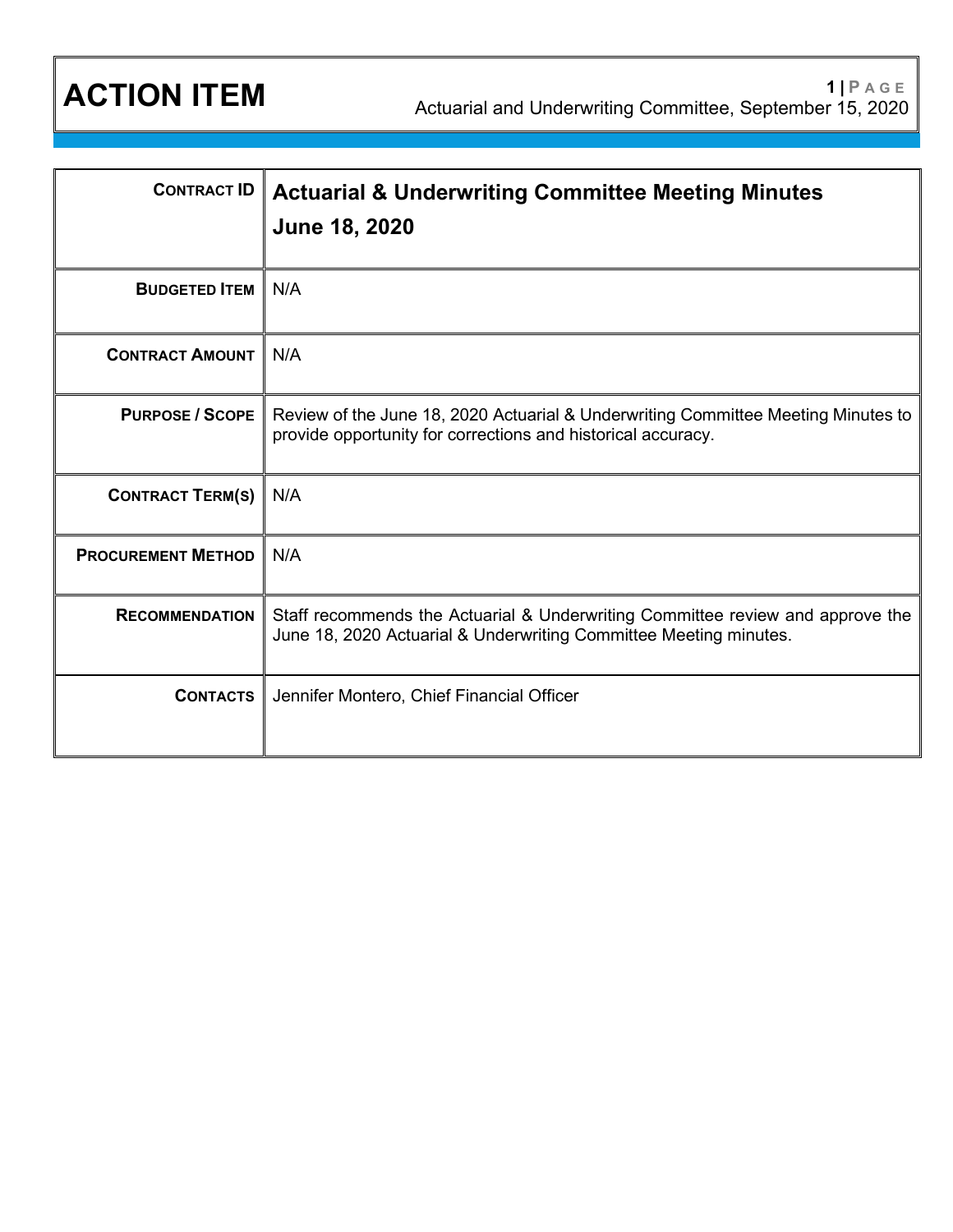#### **CITIZENS PROPERTY INSURANCE CORPORATION**

## **MINUTES OF THE ACTUARIAL AND UNDERWRITING COMMITTEE MEETING Thursday, June 18, 2020**

The Actuarial and Underwriting Committee (A&U) of Citizens Property Insurance Corporation (Citizens) convened telephonically on Thursday, June 18, 2020 at 1:00 om (EDT).

**The following members of the A&U were present telephonically:**

John Wortman Reynolds Henderson William Kastroll Fred Strauss

## **The following Citizens staff members were present telephonically:**

Barry Gilway Jennifer Montero Barbara Walker Dan Sumner

**Call Meeting to Order**

**Barbara Walker:** Good afternoon and welcome to Citizens June 18th, 2020 Actuarial and Underwriting Committee meeting. This is noticed in the Florida Administrative Register to convene at 1:00 p.m. If you are not speaking on today's call, please press star 6 to mute your line and pound 6 to un-mute your line. We ask that you do not place this call on hold. Citizens' Board and committee meeting recordings and transcribed Minutes are available at our website. Thank you for identifying yourself prior to addressing our committee. Chairman, would you like for me to convene with roll call?

**Chairman Wortman:** That would be great.

**Barbara Walker:** Thank you. Chairman Wortman.

**Chairman Wortman:** Present.

**Barbara Walker:** Governor Henderson.

**Governor Henderson:** Present.

**Barbara Walker:** Governor Kastroll.

**Governor Kastroll:** Present.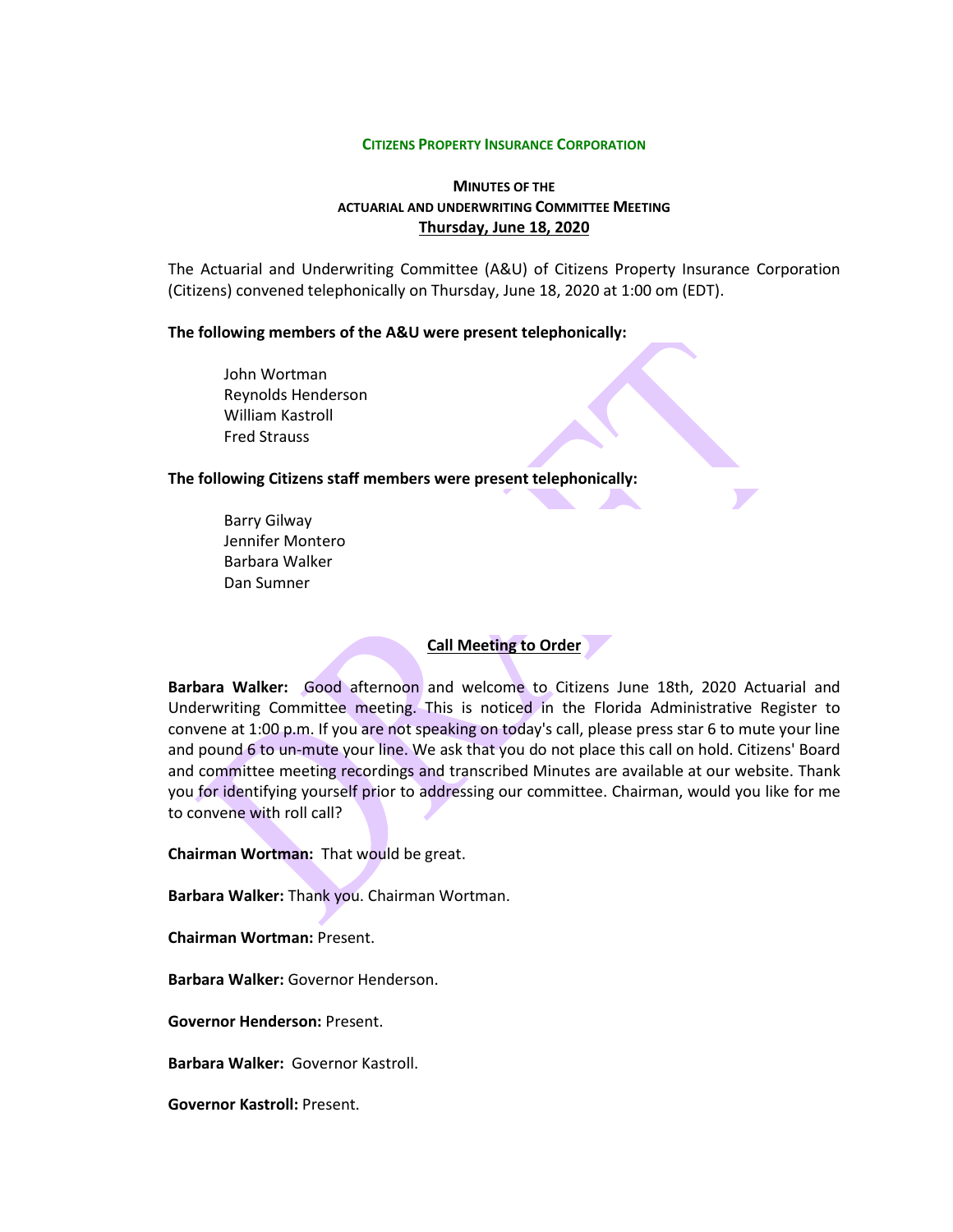**Barbara Walker:** Fred Strauss.

**Mr. Strauss:** Present.

**Barbara Walker:** Chairman, you have a full quorum.

## 1. **Approval of Prior Meeting's Minutes**

**Chairman Wortman:** Thank you. And all right, well again, we will call the meeting to order and the first item on the agenda is approval of the March 10th, 2020 meeting Minutes. **Are there any comments or suggestion on the Minutes or do I have a motion to approve?**

**Mr. Strauss: Motion to approve.**

**Governor Henderson: Okay, I second, Reynolds Henderson.**

**Chairman Wortman: We have a motion to approve and a second. Any discussion? Hearing none, all in favor signify by saying aye. (Chorus of ayes.) Opposed, nay. The Minutes are approved.** The second item on the agenda is the Chief Financial Officer report and I will turn the floor over to Jennifer Montero. Jennifer.

## **2. Chief Financial Officer Report**

a. Rate Comparison Services

**Jennifer Montero:** Thank you, Mr. Chairman. Behind tab two you will find an action item and an executive summary for rate comparison services. Citizens is requesting approval to enter into a contract with Milliman, Inc. for rate comparison services. These services are a web-based software solution that is used to evaluate and report on the competitiveness of Citizens' rates in Florida. The service performs this comparison by evaluating the rate for Citizens' policy data portfolio and comparing them to the rates of individual Florida property insurers. These services provide charts, maps and data output that are easy digestible. It allows for Citizens' corporate analytics team to easily decipher our rating position and professionally present our status.

Citizens initially purchased these services in 2018 when Citizens' Board of Governors requested a competitive rate comparison to be provided at the December meeting. Citizens began performing this rate comparison annually to understand Citizens place in the market. This requested contract was negotiated on best terms and conditions after issuing request for proposal number 20-0004 for rate comparison services on March 19th, 2020. Milliman, Inc. was the only vendor to submit a proposal under the RFP. Citizens' staff determined that negotiation on best terms and conditions with Milliman was in the best interest of Citizens and the state pursuant to Statute 287.057 of the Florida Statutes. It is not expected that resoliciting at this time would yield additional vendors willing to participate in a competitive solicitation. The contract includes an initial two-year term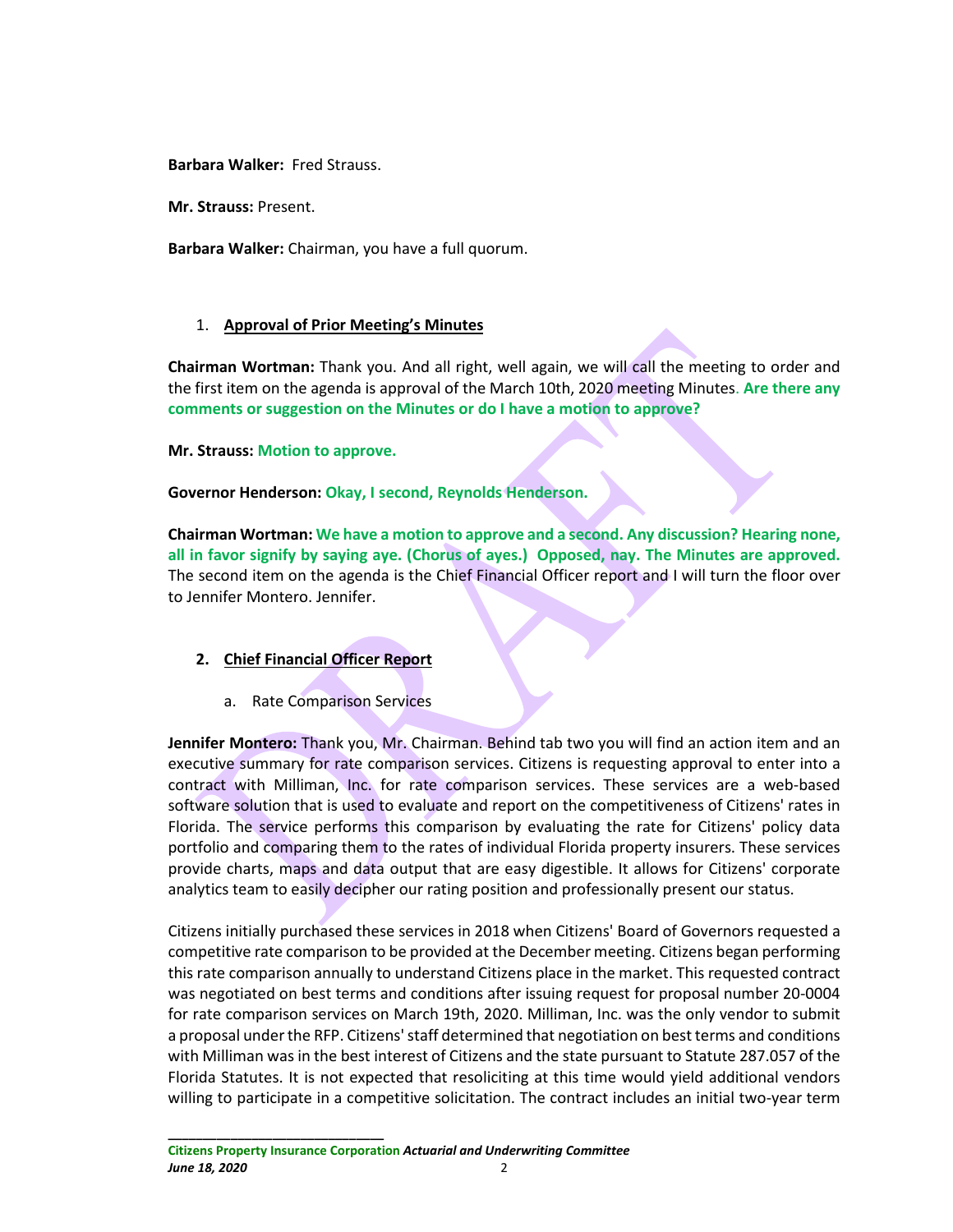and three one year renewal terms. The total amount of the contract is not to exceed \$135,000, including renewals. And Mr. Chairman, I will pause there to see if there are any questions before I read the final recommendation and the action item.

**Chairman Wortman:** Are there any questions from the committee members?

**Governor Henderson:** Yes, Chairman, this is Reynolds Henderson. So do we have any kind of graphic showing kind of this data over the past years that we have used this service?

**Jennifer Montero:** Yes, we have charts, maps, and data output from all of the rate comparison services.

**Governor Henderson:** Great. Okay. Could you just send me that after the call when you have a chance? [1](#page-3-0)

**Jennifer Montero:** Sure, happy to.

**Chairman Wortman:** Any other questions, comments? Hearing none, is there a motion? Do I hear a motion?

**Jennifer Montero:** Mr. Chairman, I have to read the actual recommendation. I haven't done that yet.

**Chairman Wortman:** Okay, I am sorry, I am sorry, go ahead, Jennifer.

**Jennifer Montero:** No problem. **On the action item the recommendation is staff recommends that the Actuarial and Underwriting Committee A: approve and recommend that the Board of Governors approve a contract with Milliman, Inc. for an initial term of two years, with three one year renewals, for a total amount not to exceed \$135,000 as set forth in this action item. And B: authorize staff to take appropriate or necessary action consistent with this action item.**

**Chairman Wortman: Thank you. Do I hear a motion?**

**Mr. Strauss: Mr. Chairman, this is Fred Strauss. I will make the motion to approve the recommendation that Jennifer just read.** 

**Chairman Wortman:** Thank you.

**Governor Henderson: I second.**

**\_\_\_\_\_\_\_\_\_\_\_\_\_\_\_\_\_\_\_\_\_\_\_\_\_\_\_\_\_\_\_**

**Chairman Wortman: We have a motion and a second. Any discussion? Discussion? Hearing none, we will call the question. All in favor signify by saying aye.**

**(Chorus of ayes.)**

<span id="page-3-0"></span><sup>&</sup>lt;sup>1</sup> Jennifer Montero supplied data output to Governor Henderson on 6/18/20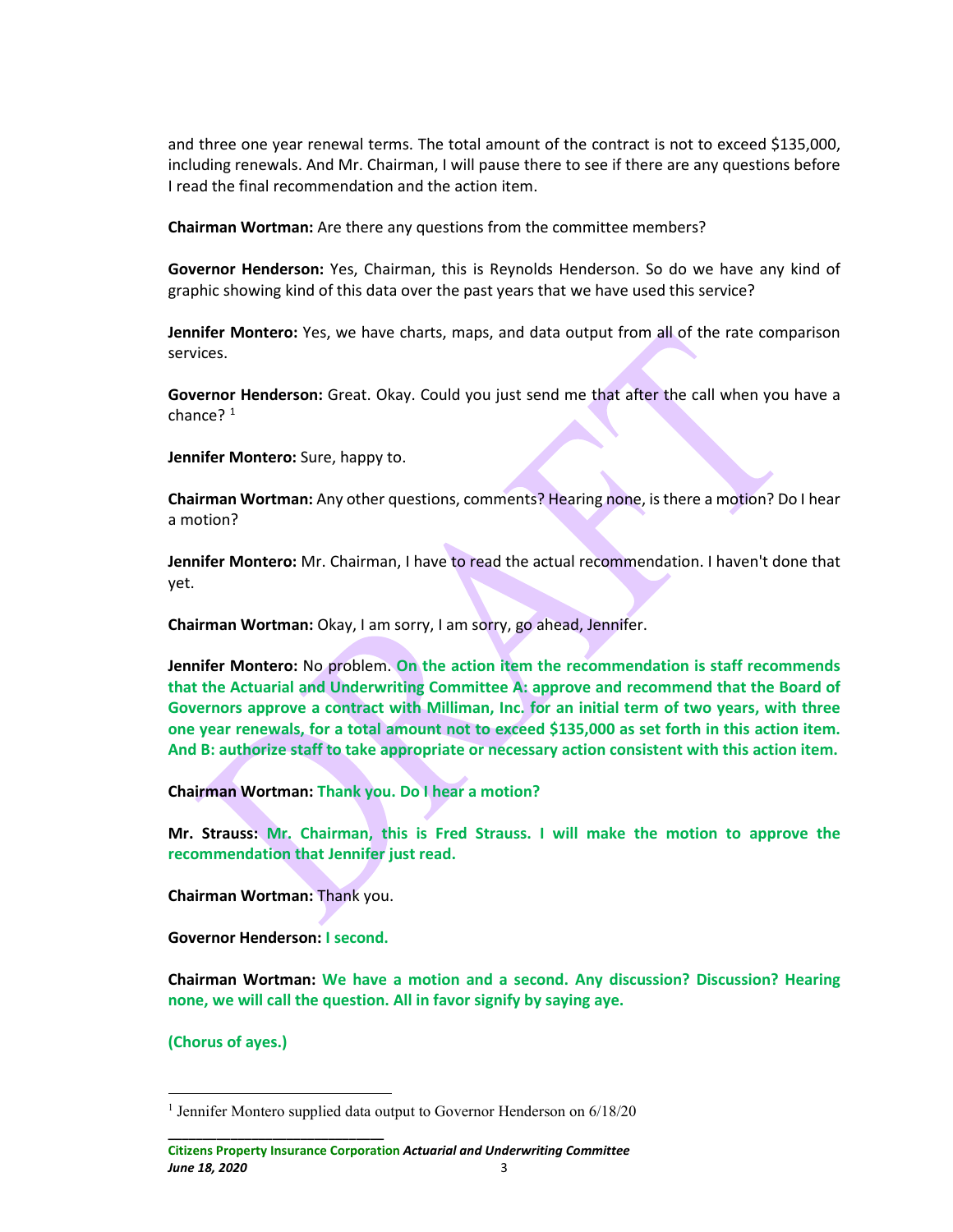**Chairman Wortman: Opposed. (None) Motion carries**, thank you, Jennifer.

**Jennifer Montero:** Thank you, Mr. Chairman.

**Chairman Wortman:** Is there anything else you want to comment on your report?

**Jennifer Montero:** That completes my report, Mr. Chairman, thank you.

**Chairman Wortman:** Thank you, Jennifer. We will move to the third item on the agenda. That is the Customer Experience report by Jeremy Pope with one business issue there.

# **3. Vice President of Customer Experience Report**

**a.** Business Process Outsourcing (BPO) – Inbound & Outbound Call center Services

**Jeremy Pope:** Thank you, Chairman Wortman, and good afternoon to you and the committee. For the record, my name is Jeremy Pope, Vice-President of Customer Experience. The materials I will be referencing are located in tab 3A. And the discussion I would like to bring forward today to this committee is related to our BPO Inbound and Outbound Call Center Services contracts. Citizens relies heavily on these essential outsource services for scalability, task stream response and overall business continuity needs. Before I get into the details on today's consent item, I will be seeking approval on, I would like to provide some background for the committee.

Back in 2017, Citizens issued an Invitation to Negotiate solicitation and awarded nine vendors across five different call types. Citizens executed contracts with seven of the nine awarded vendors where full terms and conditions were agreed upon by all parties. Primary intended award statuses were also assigned to set appropriate expectations for all vendors regarding active assigned work upon the immediate execution of the contracts. When we originally went to market with this solicitation back in 2017, Citizens' intent and strategy was to attract and award as many vendors as we could to ultimately have a greater amount of scalability and overall business continuity amongst our vendors. Historically such a model has preserved a strong performance driven landscape amongst vendors once they are on contract with Citizens. There are no minimums or maximum volume guarantees associated with any of the call center services contracts. Such services are essentially on demand. Citizens' invoice phone calls which are answered by fully trained customer service professionals. The total approved contract spend for the Inbound and Outbound Call Center Services was \$47,850,803 and that is amongst seven vendors should we utilize the services. The contract includes a five-year base term and also a one three-year renewal, in addition to a one two-year renewal at Citizens' discretion to execute.

For the purposes of our discussion the consent item being brought forth today requires some pricing adjustments only pertaining to two of the five call types, which would be our First Notice of Loss (FNOL) claim inquiry call types and also our Tier I call types. The panel of vendors awarded for these call types are listed in the Executive Summary as part of today's meeting materials. We have a total of five awarded vendors for the FNOL claim inquiry call type, and a total of four awarded vendors for the Tier I call type. To refresh this committee on previous activities surrounding pricing adjustments with the BPO Inbound and Outbound Call Center Services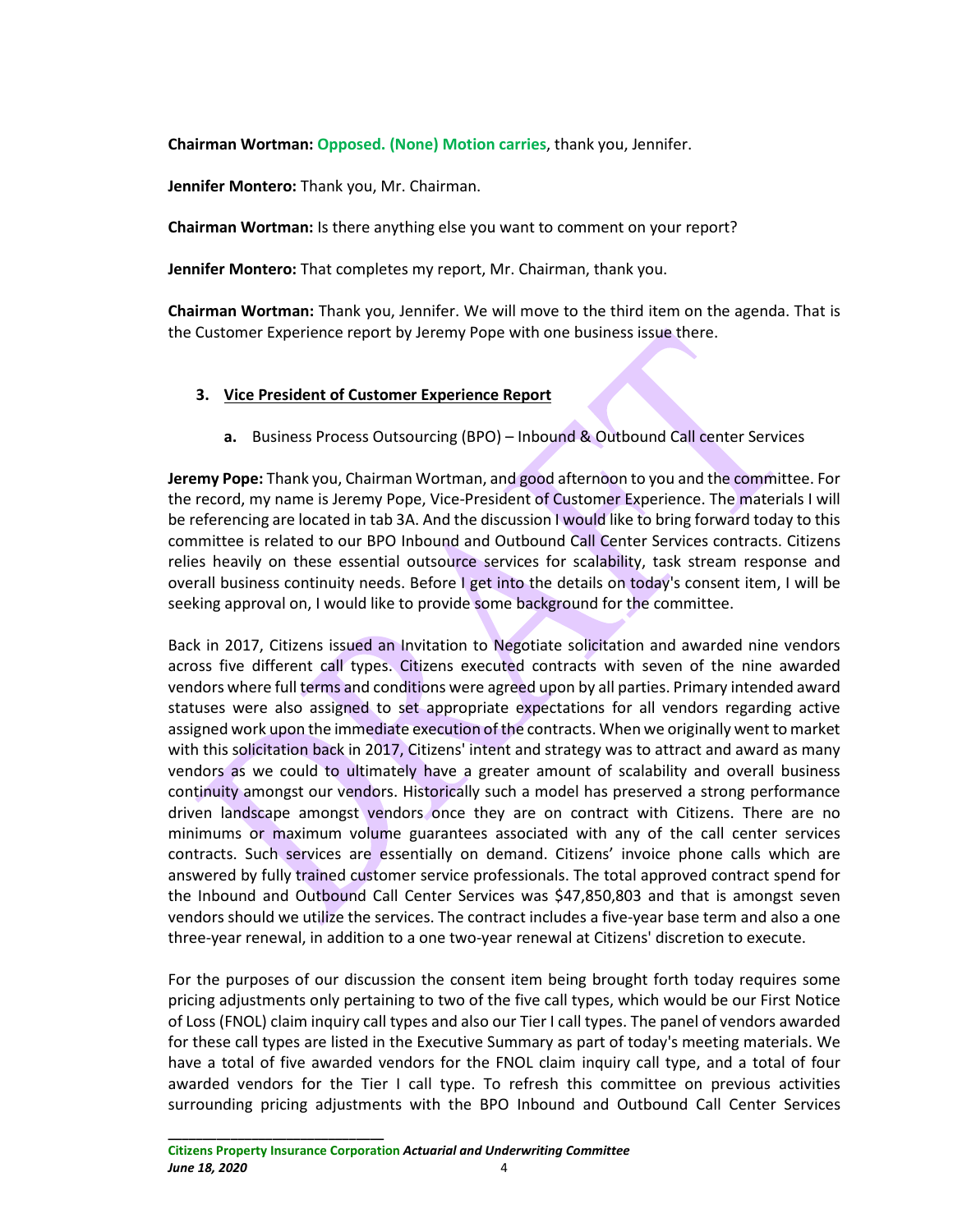contracts, back in February of this year Y&Y Holdings, also known as Agility Marketing, provided formal notification that a pricing adjustment would be needed due to wage and benefits compensation and also health care costs and compliance costs. Y&Y Holdings is an active primary awarded vendor supporting FNOL and claims inquiry calls in addition to being a primary awarded vendor for CAT response calls and also a contingent vendor supporting Tier I call types. Citizens presented a consent item which was approved during the March 4th Governors meeting requesting a temporary pricing adjustment through June 30th of this year. Per the March consent item, we committed to this committee and to the Board of Governors that Citizens would seek to identify more favorable pricing through an awarded contingent vendor voted to provide the essential call center services we must have to support stable customer experience for our policyholders.

Under the advisement of our legal team Citizens engaged all contingent vendors in order to be fair and equitable in validating pricing along with the existing contractors. In addition to Y&Y Holdings, two additional requests for pricing adjustments surfaced from MacNeill Group, Incorporated and Faneuil, Incorporated. These additional vendors stated their existing contract rate was not sufficient to offset their operational expenses. Some of the justifications are articulated from the vendors related to the increased pricing included challenges, such as a decrease in call volume in conjunction with changes in overall business models, along with increases in technology cost due to COVID-19. Such challenges have resulted in declining revenue for these vendors to offset overall expenses. The vendors state the negative impacts of unforeseen market conditions while maintaining the existing contract rate has resulted in a loss of the Citizens program, and those were from the vendors that were activated. To help realize the position of each vendor once we engaged in the discussions regarding overall interest and capacity for the Citizens program, in regards to the FNOL claims inquiry call types, two of our five vendors on contract have formally requested a pricing adjustment which is Y&Y Holdings and Faneuil. The remaining three vendors on contract either do not have any capacity to support at this time or they currently have limited capacity to scale should we need to ramp up support. For the Tier I call site, two of the four vendors on contract have formally requested a pricing adjustment. The remaining two vendors on contracts are not requesting a pricing increase and do not have any capacity of supports at this time or contend they have limited capacity to service scale to this account.

As outlined in both the consent item as well as the Executive Summary, the requested pricing increases for each vendor are listed as follows, and you will hear a range, and this range that I give you is based on the following discounts that are baked into the pricing that we have always had historically and will hear in the future as well. Y&Y Holdings for FNOLs is requesting to go from a pricing increase from \$5.21 to \$5.50 a call, to \$8.90 to \$9.40 a call which is roughly around a 71% increase. Faneuil, Incorporated is requesting to increase pricing from \$4.55 to \$5.07 a call to \$10.60 to \$11.25 a call, which is approximately 122% increase. For the Tier I call types, Y&Y Holdings is requesting to go from \$3.95 to \$4.17 price per call to \$8.40 to \$8.87, which is approximately 101% increase, and MacNeill Group, Incorporated, requesting to move the current per call pricing from \$5.00 to \$5.50 to \$6.15, \$6.65. So that is around a 21% increase. I would like to make this committee aware, once the formal price increase surface from three vendors, Citizens' staff members met with each vendor individually to better understand the competitive price justification and really to confirm business challenges. In addition, as part of the discussions with each vendor, Citizens' staff took the following action. We attempted to negotiate with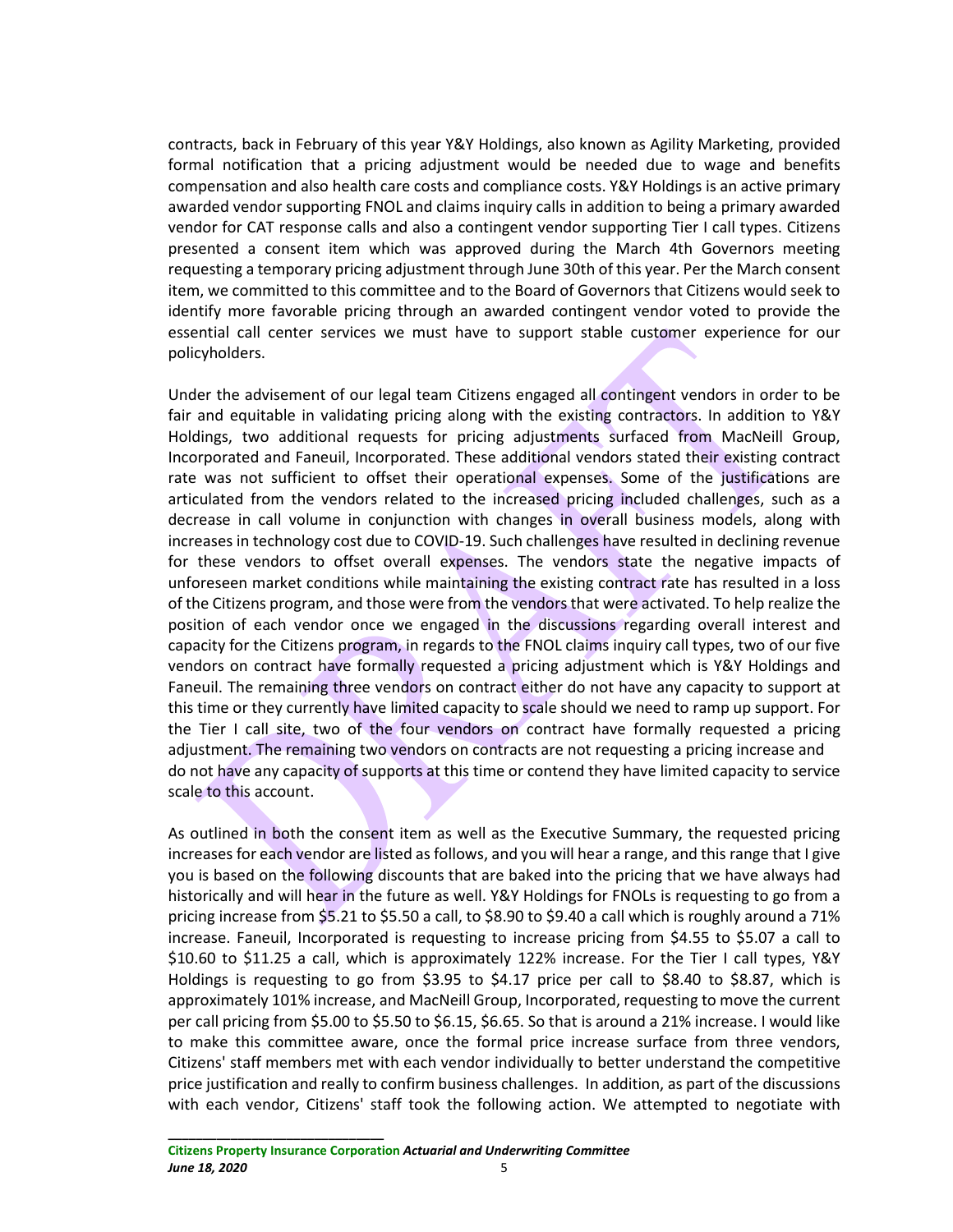vendors in the pricing increases brought forward. Staff also reviewed the formal process on pricing adjustments which requires formal approval for an amendment to occur with the contracts. And we also took time to better understand each vendor's position should pricing adjustments not be approved as outlined. Once Citizens' staff concluded discussions with each vendor around the proposed pricing increases, due diligence efforts were then formed internally to better determine if such proposed pricing was appropriate and/or acceptable as outlined by each vendor. When embarking on pricing adjustments to contracts which have already been executed, the State of Florida and Department of Management Services provides guidance and Purchasing form PUR 1000 as to when pricing adjustments are allowed in state contracts.

The provision is as follows. Equitable adjustments: The state may at sole discretion make an equitable adjustment in the contract terms or pricing if the pricing or availability of supply is affected by extreme and unforeseen volatility in the marketplace. That is by circumstances that satisfy four current levels of criteria. Consumer and Policy Services staff partnered with Citizens' Vendor Management office to validate the vendors' claims of market volatility and unforeseen increases in operating costs warrant a pricing adjustment. Initial discussions occurred with each vendor individually to determine the rationale behind the request. In review with independent industry resources which included a Gardner analyst with business process outsourcing expertise as well as the Florida based call center consulting firm, Citizens believes that market volatility has increased across multiple areas since vendors originally submitted pricing approximately 32 months ago. Each vendor provided detailed explanations in market based information to support their positions, including data and employee wages. The vendor responses to the four part PUR 1000 criteria are outlined within the Executive Summary.

However, I would like to recap vendor responses and overall justification to support the four part PUR 1000 criteria to support an equitable adjustment within the contract. Related to market volatility vendors formally responded as follows. Wage increases related to rising healthcare costs and state minimum wage regulation were unknown when contract pricing was submitted. Multiple new competitors within the region impacting staff recruitment and retention. Increases in technology costs for supporting remote staff and a business model not previously considered. Fixed costs remain unchanged while technology costs have increased across the geographical region in supporting remote staff. Increased pressure on vendors to accommodate flexible staff schedules requiring additional staff to handle Citizens' lower volume. Wage increases in retention rate of trained staff, cost of returning and retaining staff remotely, coupled with lower call volume resulted in an operating loss. In wage increases affecting retention rate of trained staff impacting the ability to provide services while meeting contractual key performance indicators set forth by Citizens. So, based on the collaborative efforts with Citizens' legal team, our Vendor Management office and the business unit, we have confirmed the price adjustments we received from the vendors do in fact support an equitable adjustment based on the State of Florida purchasing form, PUR 1000 criteria.

At this time, I would also like to bring awareness to this committee the additional research and intelligence we discovered through our due diligent efforts. While reviewing the application of the State of Florida purchasing form PUR 1000 criteria for the vendor pricing adjustment request, the VMO also researched to see if there were any comparable state or industry contracts that we could leverage. The VMOs did find Florida State contracts for example within the Department of Economic Opportunity, the Florida Virtual School and Department of Health. While these contracts are applicable to call servicing, the specific call types and agreements were not directly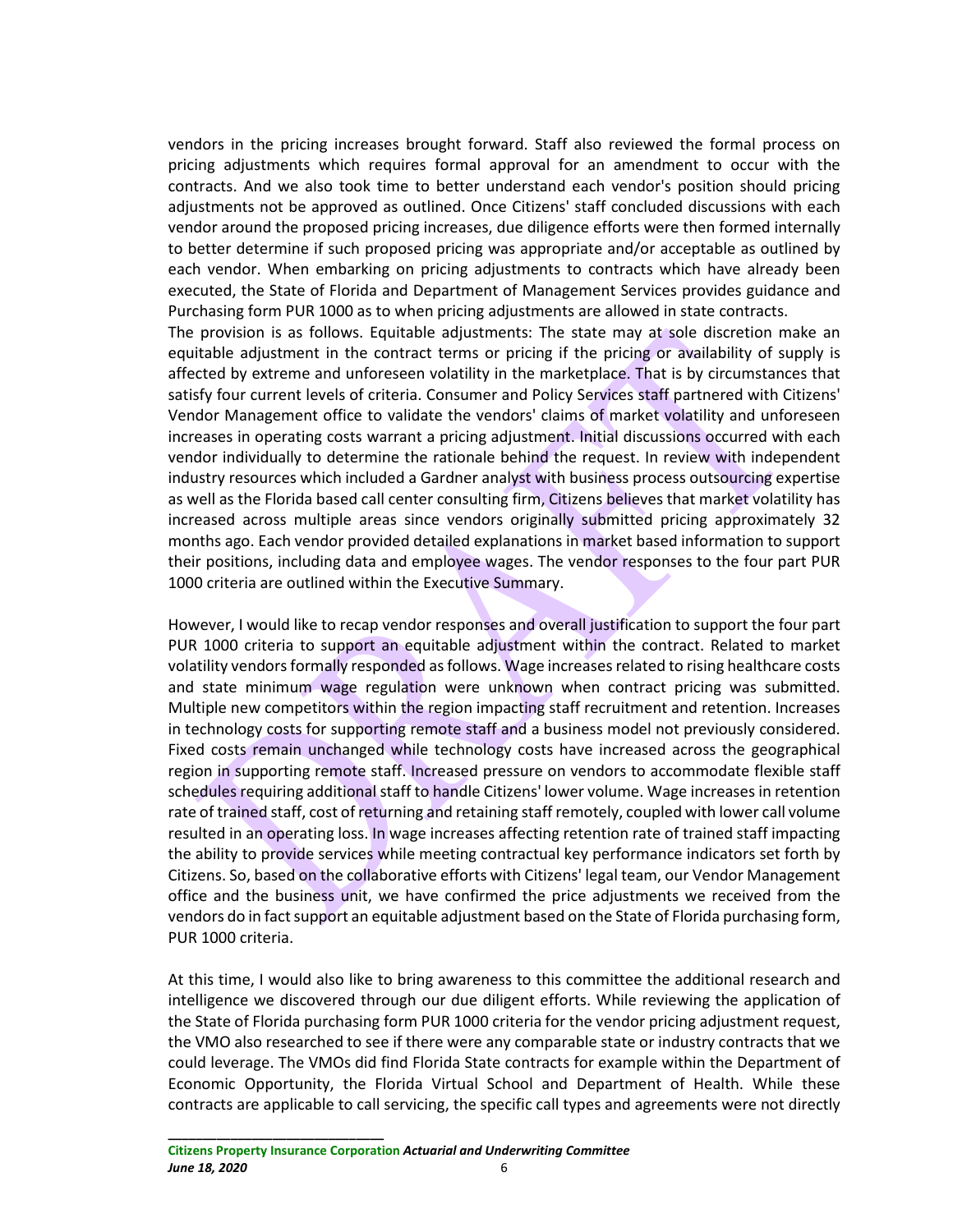relatable to Citizens, such as in comparison to Citizens' lower call volumes, high speed of answer requirement, longer call handling time, pricing models and overall call complexity. However, the VMO was able to obtain information from the Texas Windstorm Insurance Association, also known as TWIA which is a contract similar to Citizens in scope, call type and services. The contract encompasses FNOL claim inquiry calls which are serviced 24 by 7 and addresses CAT response scalability while utilizing the same exact policy systems that Citizens uses, which is the Guidewire application. TWIA's represents a very close contractual comparison given the similarity of services provided in policyholder support and catastrophe response. TWIA's per call rate is in line with what is being presented by Citizens' vendors for calls with a similar average handling time in overall complexity. In addition, Louisiana Citizens corporation also has a per call rate in line with the proposed pricing being requested by Citizens' vendors. Chairman Wortman, what we are wanting to do, I want to explain the recommendation. Based on the market intelligence, based on our due diligence efforts our recommendation is to move forward with the price increases. However, we are asking this committee and the Board, we would like to come back after 18 months. And the reason for that is we feel because we have some validation that there has been market disruption, we would like to go back to market. In fact, earlier this week we actually posted a request for information to help us with some of that pre work. And what we want to do is to spend our time trying to look at this account and making it as attractive as possible in hopes to be able to solicit as many vendors as possible to Citizens that bring us the value that we so desperately need for our essential services, but also ensure that it is reasonably priced.

For us, we may go to market and we may come back and we may find that what we have presented today is the best truly condition in pricing, and we feel going back to market would be the most responsible thing to do. And then we may find even if we find a better pricing, obviously that will be possible, but even if we don't find better pricing to come back, we are in hopes that we will can at least still be able to solicit better terms and conditions than what we have today. So that is the intent of and where the 18-month timeline comes into play and why we are requesting this Board, for this committee and for the Board eventually for us to go and come back and present our findings. I can tell you, when the pricing increases initially came to us we didn't know, we had the one surface and then two additional surfaces, until we started to meet with some of our industry analysts and then when we received some of the validation from the vendors, that is what gave us a comfort level. But I can tell you one of the vendors in particular that has requested a price increase, they have been a strategic partner with Citizens for actually 25 years, 25 plus years. So, it really goes back to JUA days. They have never requested a pricing increase before. None of the vendors necessarily wanted to come forward with price increases, that was what was articulated to us. They basically told us that this was a dire need for them to be able to move forward. The vendor that has been with us for over 25 years, they are a Florida domiciled organization down in south Florida, employing 277 Floridians and that's all they employ actually. And again, they were very clear to us, they look at the comprehensive relationship. So in part of our discussions with these vendors, and I explained, we asked them if we are unable to get the pricing approved, out of these three vendors, two are activated today and both of those vendors within the appropriate notice would not be able to support the account. One vendor in particular told us it would be a 45-day notice, if you will. The other vendor that is requesting a price increase, they're not activated today. So this was part of our due diligence efforts to really try to look for transition services and we went back to them, that is where the deep discussion on what was contracted originally about two and-a-half years ago if you will, is just not working for them because their entire model has changed and various other dynamics which would not be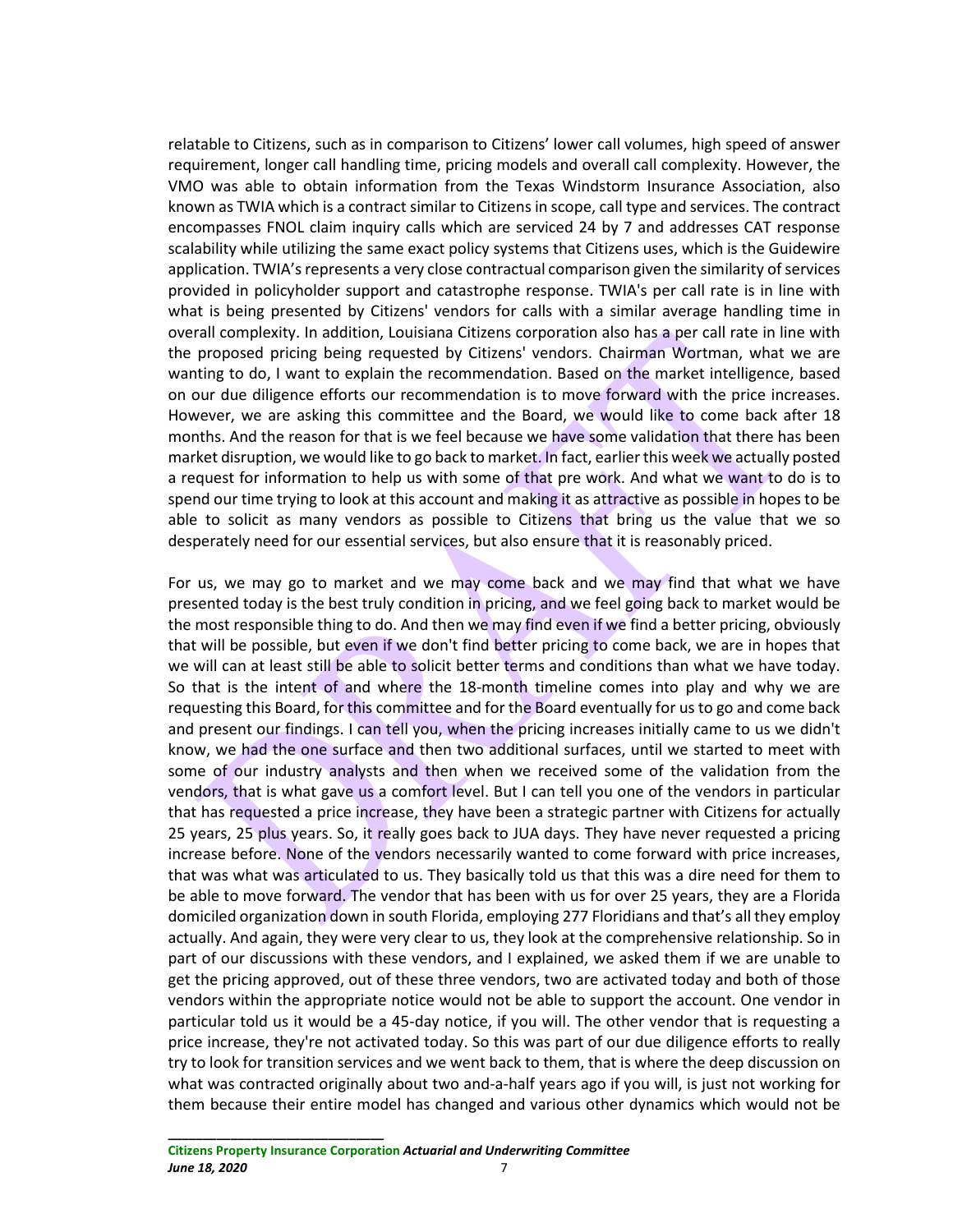advantageous for them to take on the business. I just wanted this committee to understand the dire need that these vendors have expressed to us. The due diligence that we did so far before bringing this recommendation to this committee, and then what our plans are over the next 18 months, which would be to go back to market to see what else we did find in hopes of better, potentially better pricing. We are not sure if that will occur or not, but the terms of conditions which would support a greater value than what we have today. I will pause there and see if there are any questions.

**Chairman Wortman:** Any questions from the committee?

**Governor Henderson:** Yes, Mr. Chair, this is Reynolds Henderson. Jeremy are all these -- I mean, if you look at MacNeill Group, their pricing change seems fairly reasonable. If you look at, I want to go through it, if you look at, let's see what it is, the Faneuil, Inc., theirs is insanely high. I mean, can you just because I am a newer Board member. Can you explain to me the difference between these groups? I just can't really understand why there is this variance in, you know, variation and pricing changes and that is just extremely high. I mean, I just have a hard time with this.

**Jeremy Pope:** Yes, fair question, Governor Henderson. So, each one of these vendors, they do have a unique skill set and business model. For example, we really have so many different vendors that are on so many different call types. When it comes to CAT response and our FNOL call types, those are really requiring a 24 by 7 shop operation. Also, the great thing of that is the ability to scale significantly by request. So, let's talk about Faneuil since you brought that one up. That one in particular, they're only contracted for the FNOL CAT for us. They have the infrastructure to be able to ramp up quickly. In fact, in February of this year, they signed a contract with Department of Economic Opportunity for the unemployment calls. We were looking at that contract, too, for a number of reasons. One, if we had any opportunity to piggyback on that contract which we don't, because it is considered emergency procurement, but also it expires very early of next year. When we look at some of the detail on that contract, it's a totally different pricing model. It is more of a sort of per call basis. It gets into more of a call per hour per representative. That would cost significantly a lot more for us because our volume is so low. So, to answer your question with them in particular, they were the ramp up ability. MacNeill for example, does not. They are experts in the property and casualty industry. In fact, that is the only line of business or industry that they serve.

Faneuil provides services to all different industries. So again, they are more of a contact center. I would say MacNeill is a more specialized contact center that doesn't necessarily have ramp up capabilities we would need with CAT, but they absolutely do for our Tier I and Tier II call types that we have on contract. That is why when we make the award to these vendors for what we consider a primary pretty much staff ranked, and this was part of the solicitation we did back in 2017. The staff ranked these vendors. Really it was kind of who is bringing the best in value. Pricing is obviously a big component to that, but then skill, abilities and so forth and the industry experience helps us. And more important to be honest with you included in these call types, so our Tier I and Tier II call types, we need that skill level. When it comes to the CAT FNOL piece, honestly the FNOL component is pretty simplistic. They all have different business models. I can tell you back when Faneuil bid on this business, we typically attract a lot of calls from boutiques and BPO providers, because our count without having a significant storm event, it is relatively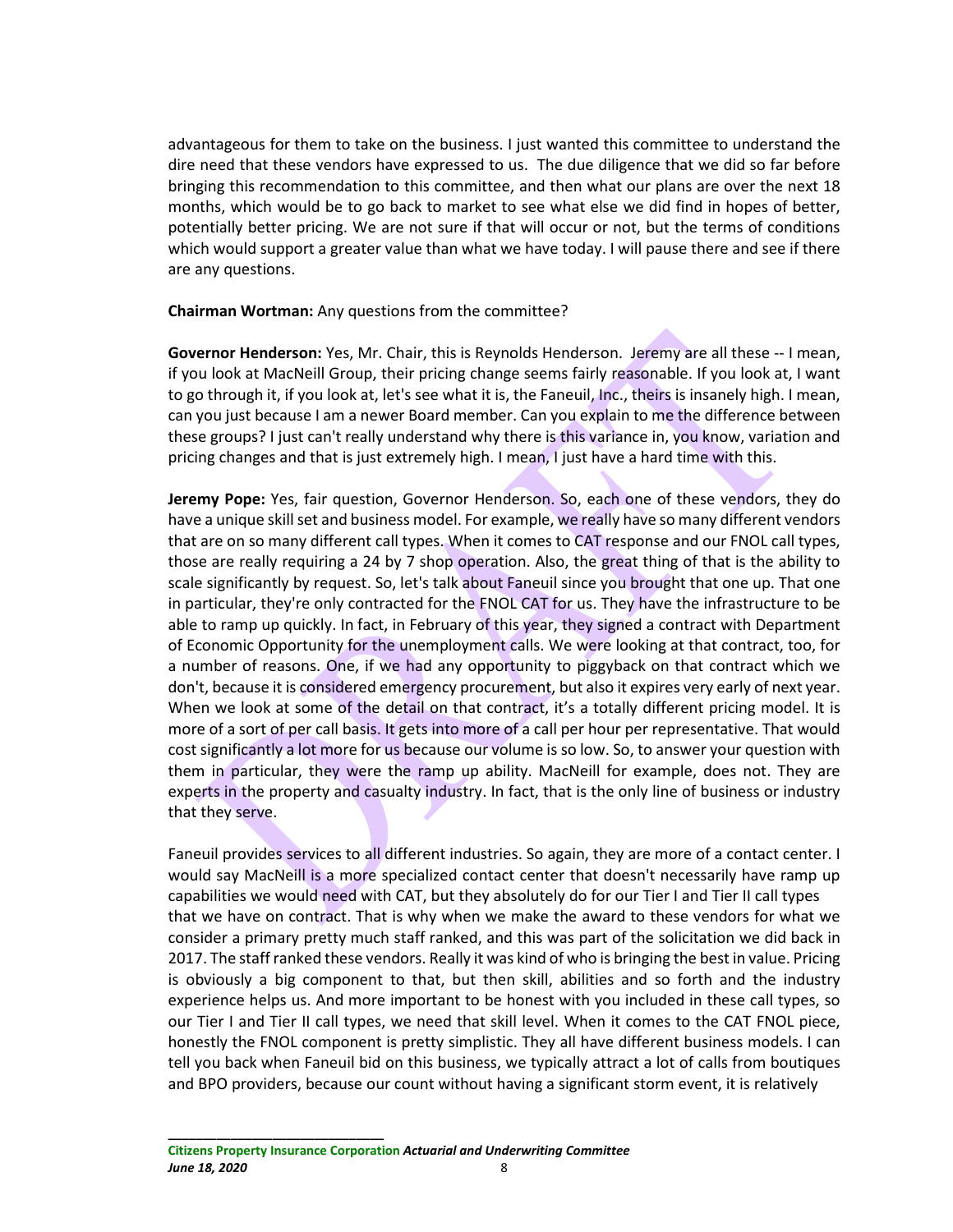small. I can tell you that the big call center players out there, they joined our previous conference before. It is just we do not have the volume. It was different back in 2012. We didn't have this issue. We actually had vendors competing even while they were on contracts, fighting for business in a good way. We want to make sure of value and so forth, but that is not the case because of our PIP count being so low. And then we also have been successful with our self-service efforts across the organization as well, reducing contact where we can and so forth. So that is why I will tell you we went to Faneuil, they changed the whole model. There is just no way, we are looking for bigger accounts now. We realize, you know, we went under contract two and a half years ago, but based on where we are today, this will just not make sense for us. I will tell you MacNeill, they are looking at too, and I agree with your comment. You see a 21% increase compared to the others, but they are looking at the comprehensive relationship. There are seven services in essence that they are contracted with Citizens today. They do a lot of our underwriting work with Kelly Booten's shop. They do a lot of different phone types and underwriting analyst with the call center. So for them, they were very clear with us, we kind of looked at the entire picture and we looked at one service channel where we are just, we are not, the Citizens program is not as profitable as it needs to be and in some cases we are seeing losses. They tried to have minimal impact. They said before they approached us because they have had such a longstanding relationship with us. And I will tell you that is one of the reasons MacNeill is very activated today and that is the reason. As far as the Agility, you know, they have basically, they have gone under organizational changes as well. I can tell you they are having some multiple challenges in regard to recruitments and so forth. But what I will share with you also is some of the other vendors, while they didn't change their price, for example, with, let's see, with Blue Cod for example, they're already at \$8.65 a call on the First Notice of Loss claim inquiry. That was the price they came in when we executed our contract. We haven't activated with them that call type. They have limited scale, but their pricing is already there. I will tell you looking at the increases being brought forward today; they do look large and they are large compared to another vendors that we have on contract that is pretty much in line. But then more importantly what we get back with our industry research and comparing with the other like I said the Louisiana, system Louisiana and TWIA, those were different lines than what these vendors are requesting to bring their pricing up to. So that is why we have somewhat of a comfort level to at least do a temporary price increase while we try to go back to market. Governor Henderson, does that answer your question?

**Governor Henderson:** Yes, it helps. I mean, I guess, we are talking about, what is the percentage Tier I, Tier II versus FNOL calls? I mean, just roughly. I mean, I am trying to understand. If you are talking about, you know, this kind of raise but you have five percent overall, I mean, it is kind of okay more to me, but if you are talking about a hefty percentage, I just have a hard time with it.

**Jeremy Pope:** When we looked at our entire outsource call volume, with these two call types, FNOL claim inquiry and the Tier I call type, that represents 63% of the calls that Citizens outsources today. So, the majority of the calls are not FNOL. The majority of our calls are Tier I when we look at what we outsource. So primarily to your point, the biggest driver of what we will see from a cost perspective will come from the MacNeill. Assuming that we stay with MacNeill as the primary vendor, will come from the MacNeill call center outsource, because that is the majority. Because I will tell you out of the 63%, roughly 45% are routed to MacNeill for Tier I. So now that looks different when a CAT hit, of course, but when a CAT hits we do have some specialized pricing that goes into effect. That is essentially a totally different market to make sure that we have guaranteed resources to be available to our policyholders. So that looks a little bit different.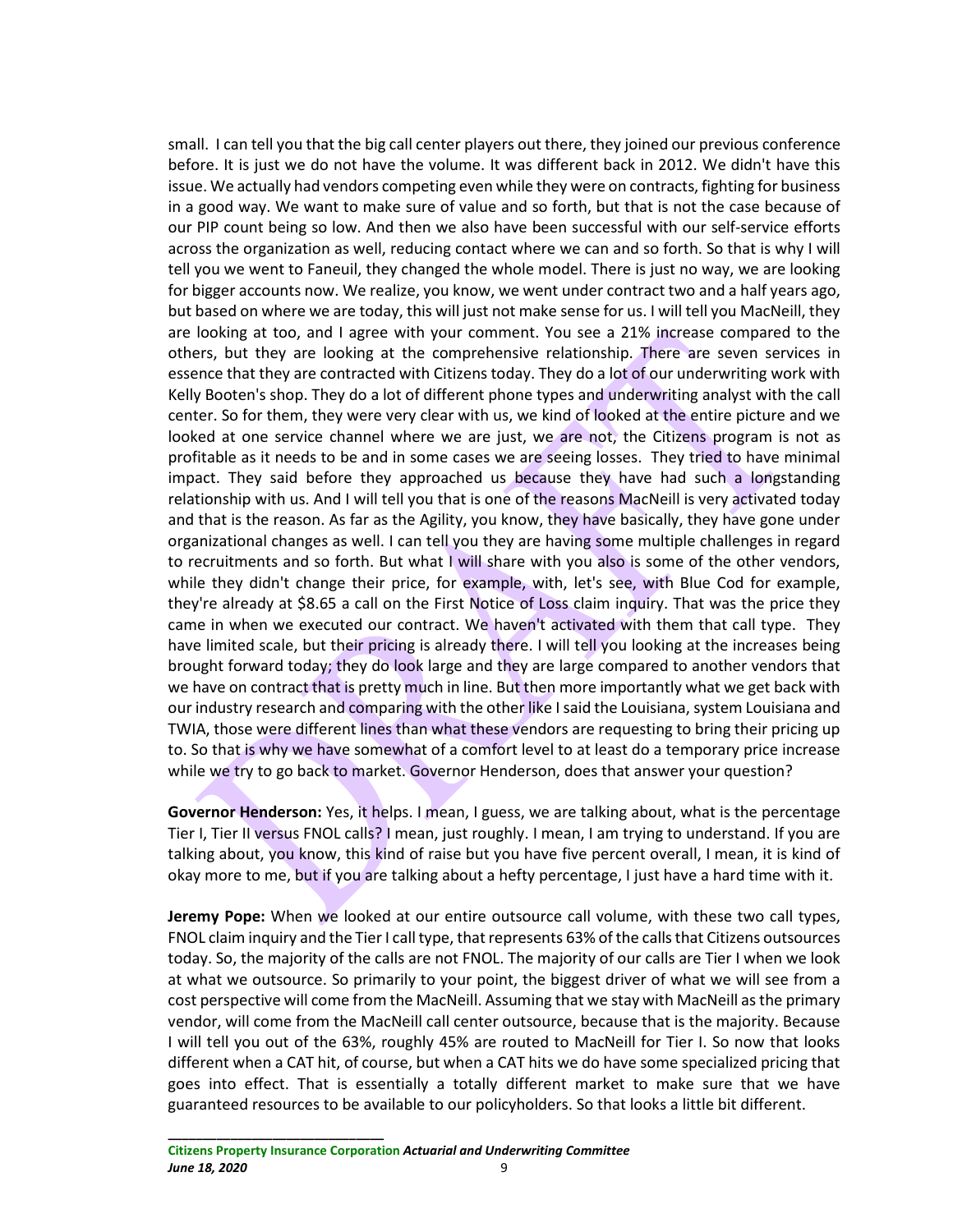**Chairman Wortman:** Do you have any other questions, comments?

**Governor Henderson:** One more question, Mr. Chair, and then I will be done right now. But so do we have the ability to go into a month to month on FNOL side of this?

**Jeremy Pope:** So essentially when we say month to month, not the way the group is set up to accept any type of guaranteed volume or fixed invoices; Citizens is under no obligation to route any work to any vendor at any point of the contract. We have the ability at any point where we can shut off call volume. So again, while the premium quality pricing increases Faneuil today is not going to activate. We don't even have enough volume to route to Faneuil for example. We just need to keep our business continuity with these vendors when this happens it is advantageous to keep the same number of vendors on deck today especially after receiving validation that this spike is in line with what we are seeing in the market right now without going through the formal solicitation. When you say month to month, to be honest with you, because there is no minimums or maximum volumes, especially with any of these contracts, there is no obligation for Citizens to pay anything out. We also can walk away from the contract at any time as well, but with the appropriate notes. Citizens has that ability at any point as well. Because these contracts are not impacted until we actually utilize the service. To us it is advantageous to keep as many on deck as needed.

**Governor Henderson:** Okay, so just to clarify. We have the ability, you know, I mean, we certainly have to need some in place, but we have the ability. We don't have to wait out an 18-month contract to renegotiate something if we can get a better deal.

**Jeremy Pope:** No, no, absolutely, not at all.

**Governor Henderson:** All right.

**\_\_\_\_\_\_\_\_\_\_\_\_\_\_\_\_\_\_\_\_\_\_\_\_\_\_\_\_\_\_\_**

**Jeremy Pope:** Governor, just for clarity, we get an 18-month timeline. That is on average it usually takes us about a year to execute a formal solicitation from end to end. It may not take us that long because we have a lot of this already built, but we didn't want to rush this because from our perspective we don't want to come back to this Board perhaps in two years from now to say we are in the same situation, because we just want to take some time to really look at how attractive can we make this business with what we have already with the numbers that we know. We know there is some market activity that is going on out there, but we also want to be realistic to these vendors. Every time we do a solicitation, we have pre-bid conferences. We go overall historical volumes. We are as transparent as possible so they understand that when we are quoting volumes, you may get none of this, you may get a percent of this. It's just really when we need you and we are also looking again to always solidify the best size to the organization. So as clear as I believe we truly have been with what we post and then the vendors that we meet at demonstrations and negotiations, unfortunately a number of dynamics occur sometimes. We have run into sales teams that are bidding on the business then it gets to the ops teams and finance and sometimes you have disagreement or long terms or things change within their business model or because some of these vendors have been contingent for so long. We refresh the relationship, we reach out to them, but honestly if they're not putting any investment into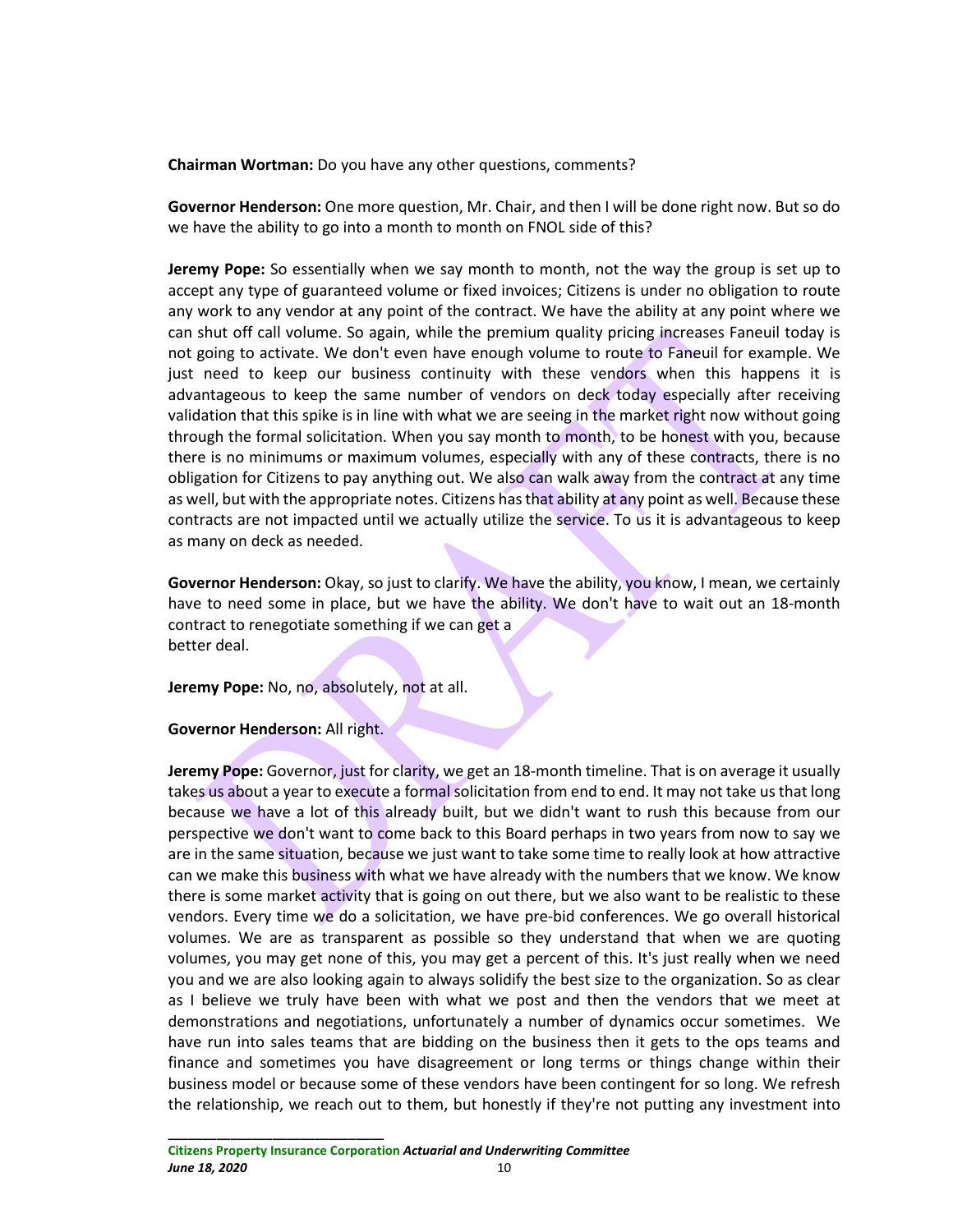Citizens and we are not sending them any business, but they are on contract, they don't think of us. So that is where we think when we start to have some of these active conversations to talk about, hey, if we transition services, want to validate your pricing, that is what happened. That is what sparked some of the discussions and our due diligence efforts from the March consent item. But we can cancel at any time. So if we find that for some reason we executed this contract 12 months from now we will do that and it is a good time for us to move to the new agreements if we find better agreements, we absolutely can do that.

## **Governor Henderson:** Thank you.

**Chairman Wortman:** Any other questions, comments? I just have a statement and a question. My statement is, I think a sudden increase of more than double your cost in the middle of a contract is pretty unreasonable. That is just my thought that that seems awfully steep. And my question is, and you have answered part of it, Jeremy, but do we need to take 18 months? How about taking a month or two to find out what is out there?

**Jeremy Pope:** We have started the RFI. We have planned to kick off the formal efforts for a new solicitation which are actually already in our pipeline.

## **Chairman Wortman:** Oh, that is good.

**Jeremy Pope:** We will get back to this and we definitely will try to expedite it. But again, we may go to market and we may, you know, we are hoping we can obtain better pricing, we may not. But I think it is still worth us getting as creative as we can to see where we can make this business even more attractive and solicit as many qualified vendors as possible, while preserving the best value to Citizens which is in-line with the market. Unfortunately what we find is we don't have a BPO provider out there that we have been able to find or attract that can handle everything for us that has the property and casualty industry and also has the ramp up ability. Those skills or those competencies if you will, seem to be split across the industry where you have these major big contact centers that can do the ramp up, but they don't have any PNC. And then you have these PNC experts like MacNeill in south Florida who are very well versed in the Florida market and also the industry, but they don't have the ramp up. If we were able to find a BPO provider for example that could do it all, I think that would help us with our buying power a little bit because of our current call count and the reduction in calls, we are just not seeing it. And I will tell you just within the past year, from April 2018 to present we have seen a reduction of 18% in our Tier I call types, and in FNOL we have seen a reduction around 73% within approximately two years. And that is really just around -- I mean, as you can imagine the Irma claims and so forth dropping off. All these vendors know, we send them the timelines, we give them forecasts, they have all said they understood that and then the volumes have actually dropped and I think it has caused challenges along with some of the market dynamics some of the vendors have been running through. I will tell you, the analysts that we spoke with, one of the Gardner analyst, he shared something interesting with us that what he is finding in the BPO space, COVID for example, I mean, that just happened, we are still in the midst of it, but that caused a collapse of our foreign markets about outsource when it comes to some of the call center work. So, what has happened is a lot of the companies are utilizing resources domestically. So, there is that competition, and then they're running into issues with some of the government stimulus programs that are out there right now. While unemployment rates are high, they're not attracting the talent to come and actually work.

#### **\_\_\_\_\_\_\_\_\_\_\_\_\_\_\_\_\_\_\_\_\_\_\_\_\_\_\_\_\_\_\_ Citizens Property Insurance Corporation** *Actuarial and Underwriting Committee June 18, 2020* 11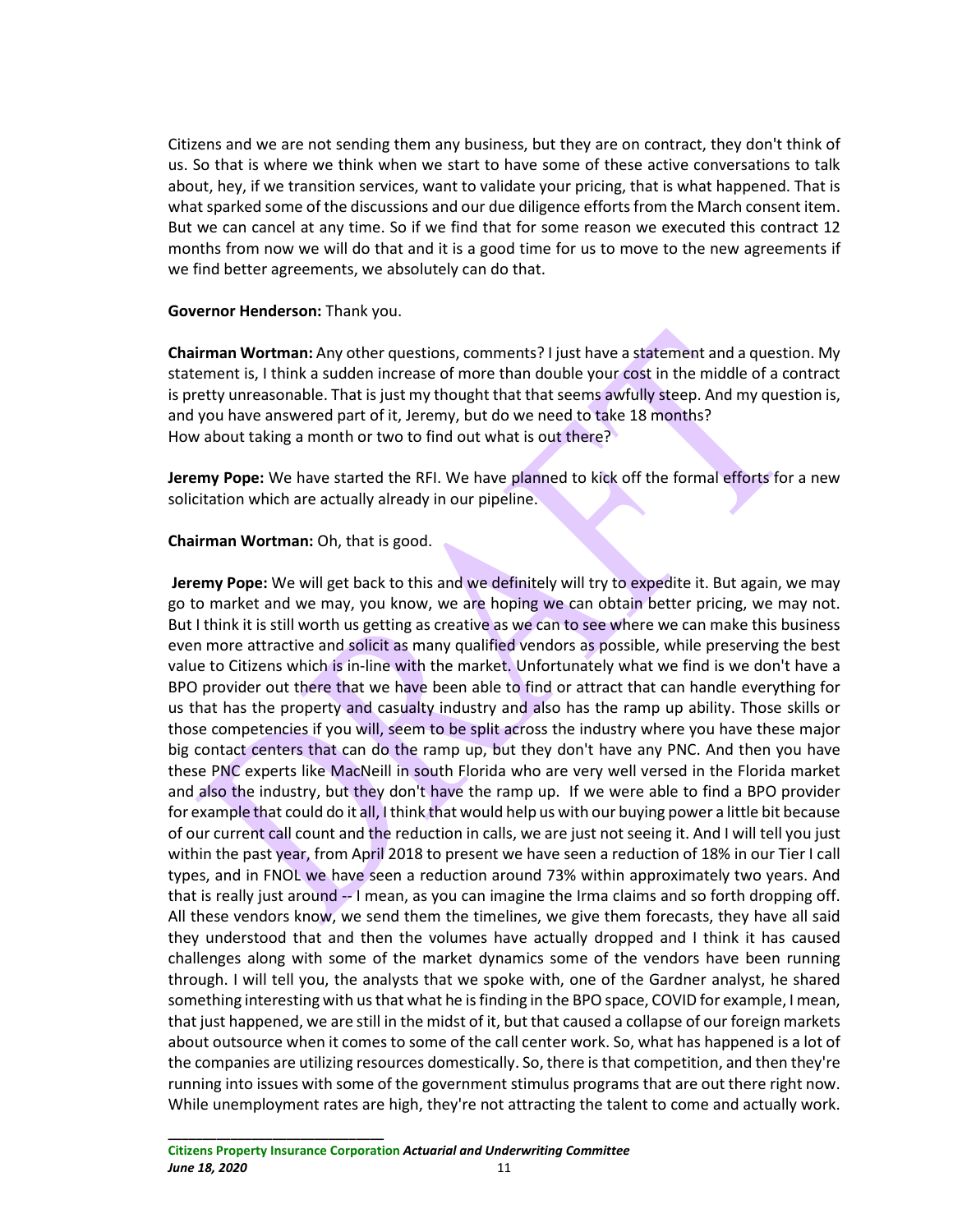They are having to bump up wages more than they thought they would. That is just another dynamic that is thrown in the mix. So we are hopeful and we were kind of going over our recommendations with this analyst that we spoke with, both with Gardner and also the Florida based call center consulting firm, just kind of talking to them, here is what we are thinking, and they both agreed that was the right approach because they said, we don't see any reduction when it comes to pricing in the contact center space over the next, they said at least 12 months. And they said depending on what companies do with the remote workforce and so forth, we could see some savings, but it is too early to tell. So I think our solicitation efforts are well timed to try to build something that, you know, with where we are headed in the workforce, but then also try to keep the vehicles as flexible as possible for any unforeseen challenges or changes that we may experience in the future so we don't again have to come back to the committee or the Board for pricing adjustments.

**Chairman Wortman:** Any other questions, comments? You know, it's just kind of interesting, too, when the request for the price increase comes on the opening day of hurricane season, but anyway. With that, do you want to go to the recommendation?

**Jeremy Pope:** Sure, thank you, Chairman Wortman. **Staff recommends that the Citizens' Actuary and Underwriting Committee approve and recommend to Citizens' Board of Governors, A: approve the contract amendments for pricing adjustments as follows. Y&Y Holdings, also known as Agility Marketing for FNOL claim inquiries price per call range of \$8.90 to \$9.40, and Tier I price for call range from \$8.40 to \$8.87. MacNeill Group, Incorporated for Tier I price per call range is \$6.15 to \$6.65, and Faneuil Corporation for FNOL claim inquiry price per call range of \$10.60 to \$11.25, resulting in additional cost ranging between \$451,172.88 to \$1,122,002.16 over the next 18 months as further set forth in this consent item. B: authorize staff to take any appropriate or necessary consistent actions with this consent item.**

**Chairman Wortman:** Questions, comments on the recommendation anybody? I just had one question. To come up with the 18-month increase in expenditures, how did you do that?

**Jeremy Pope:** Yes. That is a fair question. So what we looked at, obviously the impact is based on a forecast and we are looking at historical data that we have where we can predict what call rates will be. So that \$451,000 is really the baseline minimal impact that we see. And then really the maximum impact we are looking at the \$1,122,002.16 numbers that I quoted there. It really depends, we put several scenarios built in there. So we are going to look because anytime we have a pricing increase, you know, is there anything that we could potentially insource that we weren't insourcing. That is part of that range. Also, there are several other vendors that, we mentioned that we have on contract today. We want to have continued conversations and try to figure out various modeling that again, we can really obtain the best value back to Citizens. I don't expect we will hit that \$1,122.002.00 million that I quoted, but if we're going to keep all these vendors on contract, we want to give the worst-case scenario to this Board.

**Chairman Wortman:** Okay, thank you. Any other questions, comments? Do I hear a motion?

**Mr. Strauss:** Mr. Chair, this is Fred Strauss. I want to thank first of all Jeremy and his team for all the work that they did in preparing for this. Certainly, it is not something that they had asked for or wished to see happen. Also applaud their efforts to continue to work diligently to work these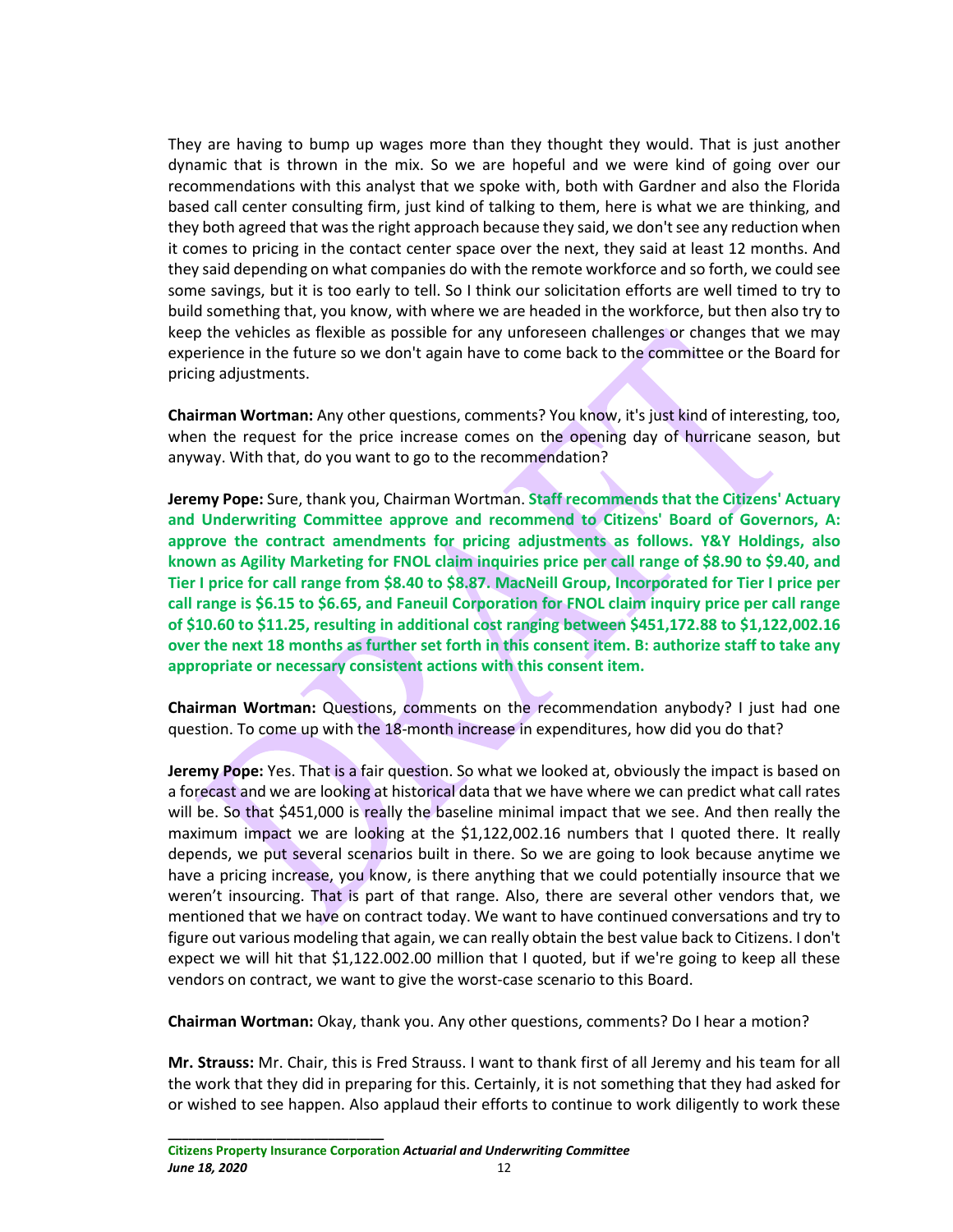rates down into the future if possible. As such, I will make the recommendation that Jeremy read to us.

**Chairman Wortman:** Thank you, Fred. **We have a motion. Is there a second?**

**Governor Kastroll:** This is Will Kastroll, **I second.**

**Chairman Wortman: We have a motion and a second. Discussion. Hearing none, we will call the question. All in favor of staff's recommendation signify by saying aye.**

**Governor Kastroll: Aye.**

**Chairman Wortman:** All opposed nay.

**Governor Henderson: Nay, Reynolds Henderson.**

**Chairman Wortman: Let's have a roll call vote. Barbara, could we have a roll call vote?**

**Barbara Walker:** Yes, Chairman. Governor Henderson.

**Governor Henderson: Nay. Yes, I am here. Nay.**

**Barbara Walker:** Governor Kastroll.

**Governor Kastroll: Yes.**

**Barbara Walker:** Fred Strauss.

**Mr. Strauss: Yes.**

**Barbara Walker:** Chairman Wortman.

**Chairman Wortman: Yes.**

**Barbara Walker: Three to one vote, sir.**

**Chairman Wortman: Okay. Motion passes.** Any other comments, Jeremy?

**Jeremy Pope:** Yes, Chairman Wortman, thank you for the support. If I could, I would like to request if this committee agrees really an opportunity to outline and summarize this consent item to the Board ahead of the vote to approve all the other consent items during the June 24<sup>th</sup> meeting. While this consent item is not required to be brought forward to the Board like we would with a new action item, in the spirit of full transparency we would like the opportunity to ensure the Board is aware of the extensive effort made to validate the pricing adjustment and the due diligence exuded to ultimately support and recommend such increases to these essential outsource services we rely on so heavily. If at the point where Chairman Rivard solicits any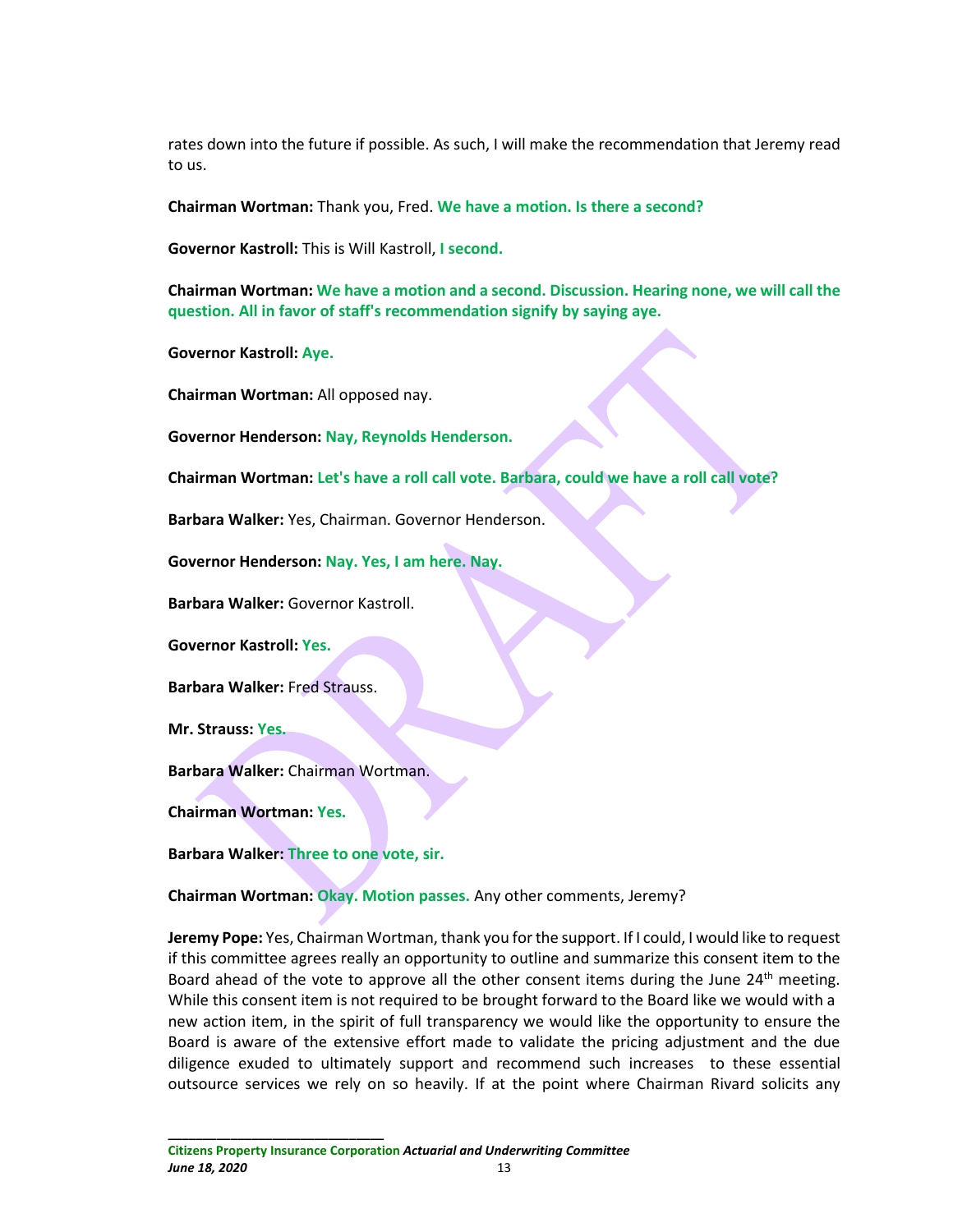discussion and has a vote to approve all consent items, I would be willing and able to summarize this specific item with this committee's full support, of course.

**Chairman Wortman:** I think that would be wonderful, yes. Any comments or thoughts?

**Mr. Strauss:** It seems to make sense.

**Chairman Wortman:** Yes, I don't think we need a motion or anything, Jeremy. I would just say, yes, we will do it before the full Board.

**Jeremy Pope:** Excellent. Thank you, Chairman Wortman, that concludes my update.

# **4. Chief Operating Officer Report**

a. 2020 Product Changes

**Kelly Booten:** Good afternoon committee members. Behind tab four you will find an action item and Executive Summary for the proposed 2020 product changes. These proposed changes are improvements requested by our agent community through the agent round table, by our claims department to strengthen language where needed, such as the Managed Repair Program and though research that the Citizens' product team has done in the normal course of improving our product language. And with that, I would like to turn it over to Scott Crozier to go through the details of the product changes.

**Scott Crozier:** Good afternoon, Chairman Wortman and committee members. For the record, this is Scott Crozier, vice-president of Underwriting Product Development. Karen Holt, Senior Director of Product Development is here to assist as we sent our proposed 2020 Product Changes. Staff proposes changes to coverage forms and supporting documents. And in the interest of time I can discuss the more critical changes or if you prefer, I can

review the entire document. Do you have a preference, Chairman Wortman?

**Chairman Wortman:** Let's do the important changes and then we will look for comments on the other pieces when we finish that.

**Scott Crozier:** Terrific.

**Chairman Wortman:** Is that okay?

**\_\_\_\_\_\_\_\_\_\_\_\_\_\_\_\_\_\_\_\_\_\_\_\_\_\_\_\_\_\_\_**

**Scott Crozier:** Yes, sir, thank you, Chairman Wortman. I am going to address the first product change that we propose, and that is number one, the evidence of insurance document. And this is going to respond to agents ongoing call for specific documents that satisfies the lenders during real estate closings. Currently agents manually create such forms. In our introduction of this evidence of insurance document it is going to simultaneously mitigate the risk of coverages being erroneously depicted while reducing agent effort in meeting this basic insurance need for our mutual customers. I am then going to skip down to a couple of policy form changes that we are proposing. And the second sub bullet to number one, we are proposing that we introduce a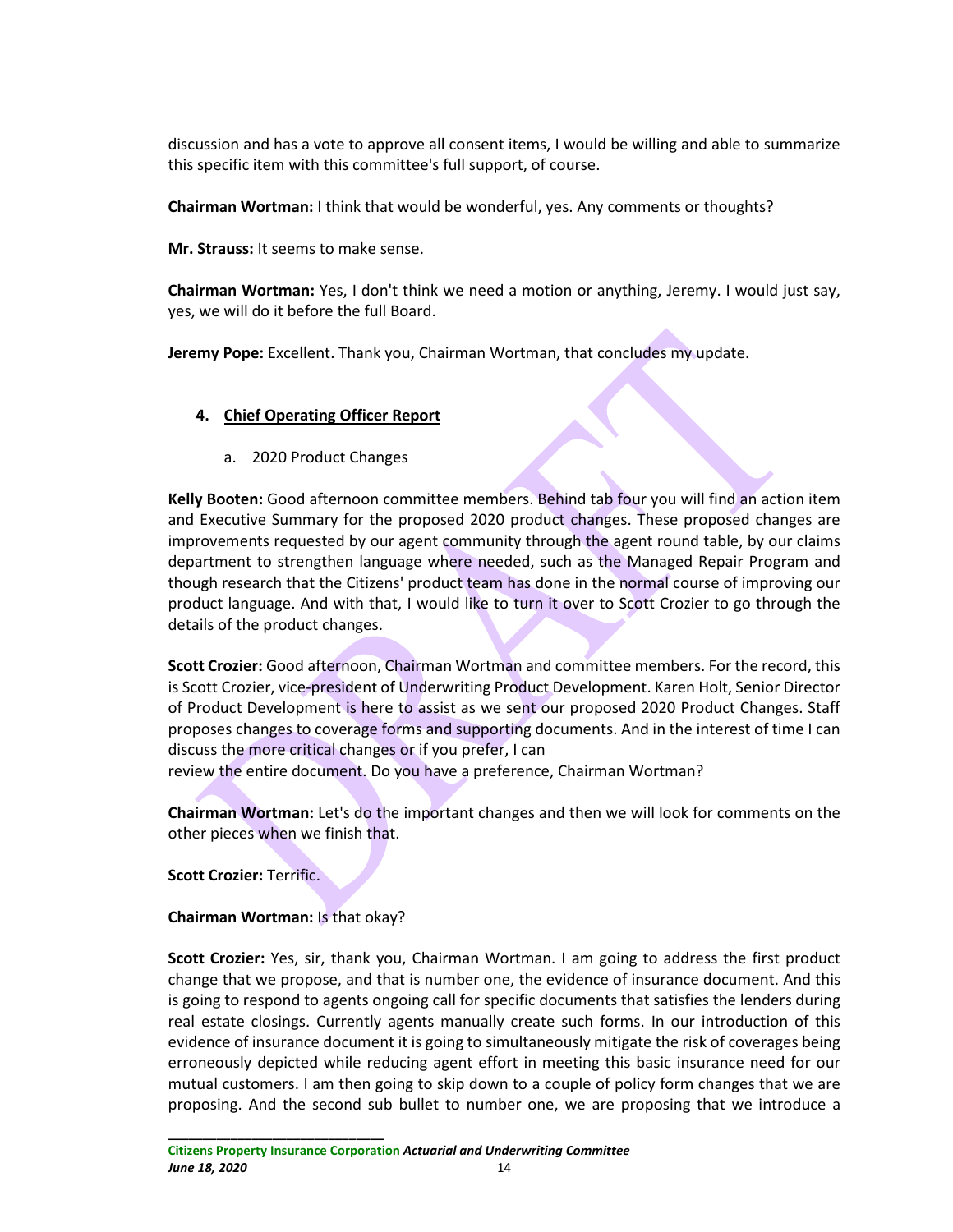requirement that participation in the Managed Repair (contractor network) Program, also referred to as MRP is contingent on the property being in a condition that does not impede or prevent a repair. Secondly, we are going to propose that we introduce policyholder program consent forms for the MRP to eliminate ambiguity for policyholder consent to participate in that program. Those are the key things I wish to highlight, Chairman Wortman. Pending any questions, I can go into further detail or may we proceed with reading our recommendation?

**Chairman Wortman:** Any questions? Hearing none, let's go to the recommendation.

**Scott Crozier:** Thank you. Staff recommends that the Actuarial and Underwriting Committee approve and recommend that the Board of Governors, A: approve the above proposals to update Citizens' policy contract forms and supporting documents. And B: authorize staff to take any appropriate or necessary action consistent with the product language June 2020 action item to include filing with the Office of Insurance Regulation, system change implementations, update the supporting documents or forms and other relative activities. Final changes may vary slightly depending on the guidance from the Office. That concludes my recommendation, Chairman Wortman.

**Chairman Wortman:** Thank you, Scott. Any other questions of Scott? You know, Scott, I just had one. Did you review this with the agent's counsel?

**Scott Crozier:** We did and they were very receptive of what they were hearing and thankful that we were taking some actions such as the evidence of insurance form as they have been requesting.

**Chairman Wortman:** That is great. Thank you. Any other questions, comments? Okay. In support of the recommendation, here we go. Why don't you just reread the recommendation real quick.

**Scott Crozier:** Okay. **Staff recommends that the Actuarial and Underwriting Committee approve and recommend that the Board of Governors, A: approve the above proposals to update Citizens' policy contract forms and supporting documents. And B: authorize staff to take any appropriate or necessary action consistent with the product changes, June 2020 action item to include filing with the Office of Insurance Regulation, system change implementations, update to supporting documents or forms and other relevant activities. Final changes may vary slightly depending on guidance from the Office of Insurance Regulation.**

**Chairman Wortman:** Any questions or comments or **do I hear a recommendation, a motion**?

**Governor Henderson**: I will make a motion.

**Chairman Wortman:** Okay, we have a motion to support staff's recommendation. **Do I hear a second?**

**Mr. Strauss: Second.**

**\_\_\_\_\_\_\_\_\_\_\_\_\_\_\_\_\_\_\_\_\_\_\_\_\_\_\_\_\_\_\_**

**Chairman Wortman**: **We have a motion and a second. Discussion? Hearing none, we will call the question. All in favor of the motion to support staff's recommendation signify by saying**